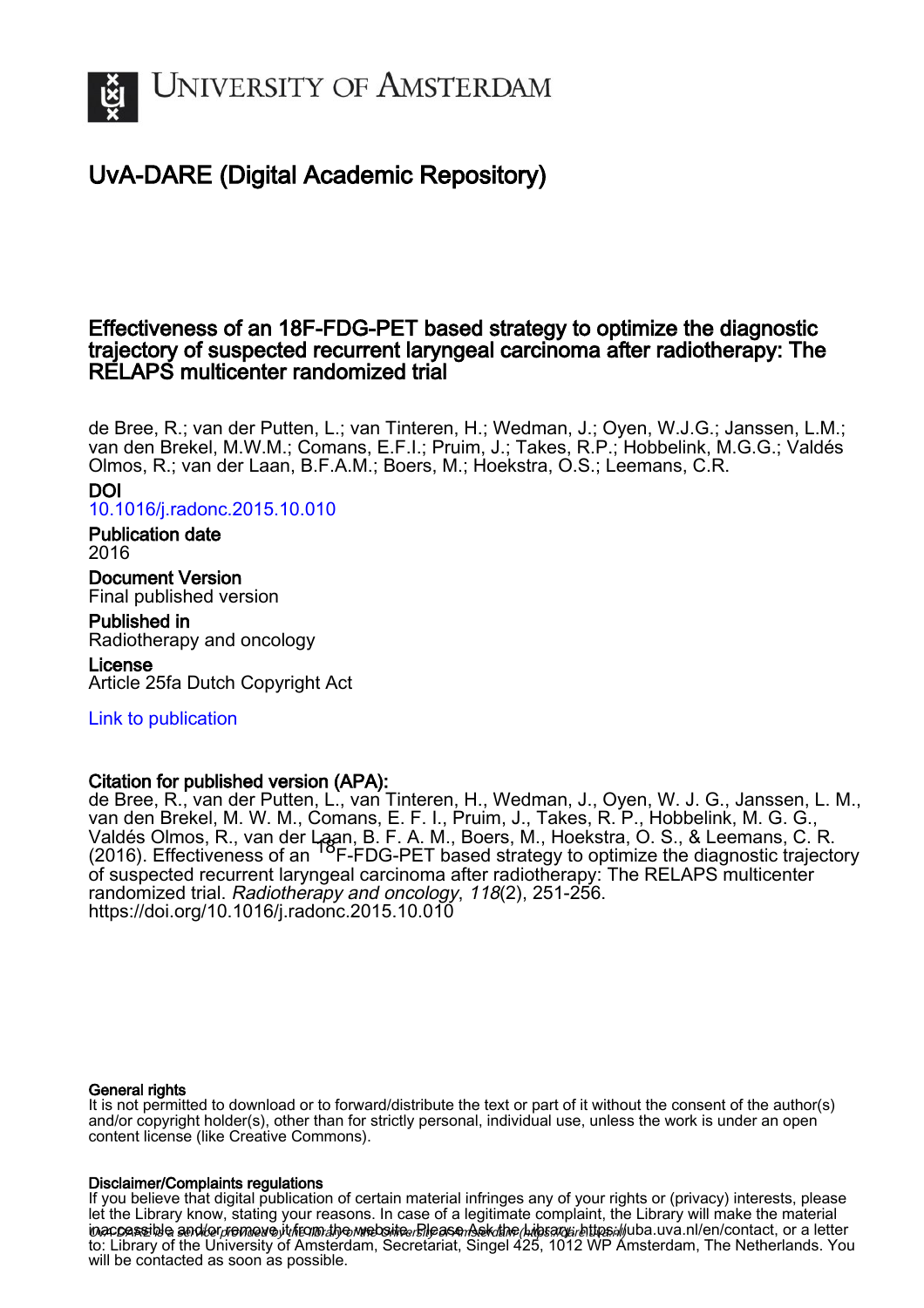[Radiotherapy and Oncology 118 \(2016\) 251–256](http://dx.doi.org/10.1016/j.radonc.2015.10.010)



# Radiotherapy and Oncology

journal homepage: [www.thegreenjournal.com](http://www.thegreenjournal.com)



Phase III randomised trial

# Effectiveness of an  $^{18}$ F-FDG-PET based strategy to optimize the diagnostic trajectory of suspected recurrent laryngeal carcinoma after radiotherapy: The RELAPS multicenter randomized trial



Remco de Bree <sup>a,b, $*,$ 1, Lisa van der Putten <sup>a,1</sup>, Harm van Tinteren <sup>c</sup>, Jan Wedman <sup>d</sup>, Wim J.G. Oyen <sup>e</sup>,</sup> Luuk M. Janssen <sup>b,f</sup>, Michiel W.M. van den Brekel <sup>g,h,i</sup>, Emile F.I. Comans <sup>j</sup>, Jan Pruim <sup>k</sup>, Robert P. Takes <sup>l</sup>, Monique G.G. Hobbelink <sup>m</sup>, Renato Valdés Olmos <sup>n</sup>, Bernard F.A.M. van der Laan <sup>d</sup>, Maarten Boers °, Otto S. Hoekstra <sup>j</sup>, C. René Leemans <sup>a</sup>

a Department of Otolaryngology – Head and Neck Surgery, VU University Medical Center, Amsterdam; **b** Department of Head and Neck Surgical Oncology, UMC Utrecht Cancer Center, University Medical Center Utrecht; <sup>c</sup>Department of Statistics, The Netherlands Cancer Institute, Antoni van Leeuwenhoek Hospital, Amsterdam; <sup>d</sup>Department of Otorhinolaryngology -Head & Neck Surgery, University Medical Center Groningen; <sup>e</sup> Department of Nuclear Medicine, Radboud University Medical Center, Nijmegen; <sup>f</sup> Department of Otorhinolaryngology, University Medical Center Utrecht; <sup>g</sup>Department of Head and Neck Oncology and Surgery, The Netherlands Cancer Institute, Antoni van Leeuwenhoek Hospital, Amsterdam; <sup>h</sup> Department of Otolaryngology, Academic Medical Center Amsterdam; <sup>i</sup> Amsterdam Center for Language and Communication, University of Amsterdam; <sup>i</sup> Department of Radiology and Nuclear Medicine, VU University Medical Center, Amsterdam; <sup>k</sup> Department of Nuclear Medicine, University Medical Center Groningen; <sup>1</sup> Department of Otolaryngology – Head and Neck Surgery, Radboud University Nijmegen Center; <sup>m</sup> Department of Nuclear Medicine, University Medical Center Utrecht; <sup>n</sup> Department of Nuclear Medicine, The Netherlands Cancer Institute, Antoni van Leeuwenhoek Hospital; and <sup>o</sup> Department of Epidemiology and Biostatistics, VU University Medical Center, Amsterdam, The Netherlands

## article info

Article history: Received 18 May 2015 Received in revised form 6 September 2015 Accepted 8 October 2015 Available online 20 October 2015

Presented at SNMMI Annual Meeting, St. Louis, MO, June 10, 2014 and IFHNOS 5th World congress and AHNS 2014 meeting, New York, NY, July 27, 2014.

Keywords: Laryngeal carcinoma Recurrence Radiotherapy FDG-PET Laryngoscopy

## **ABSTRACT**

Purpose: The purpose of this study is to evaluate the efficacy of <sup>18</sup>F-FDG-PET as first-line diagnostic investigation, prior to performing a direct laryngoscopy with biopsy under general anesthesia, in patients suspected of recurrent laryngeal carcinoma after radiotherapy.

Patients and methods: 150 patients suspected of recurrent T2–4 laryngeal carcinoma at least two months after prior (chemo)radiotherapy with curative intent for resectable disease were randomized to direct laryngoscopy (CWU: conventional workup strategy) or to <sup>18</sup>F-FDG-PET only followed by direct laryngoscopy if PET was assessed 'positive' or 'equivocal' (PWU: PET based workup strategy), to compare the effectiveness of these strategies. Primary endpoint was the number of indications for direct laryngoscopies classified as unnecessary based on absence of recurrence, both on direct laryngoscopy and on six month follow up. Safety endpoints comprised resectability of recurrent lesions and completeness of surgical margins following salvage laryngectomy.

Results: Intention-to-treat analyses were performed on all randomized patients (CWU:  $n = 74$ , PWU:  $n = 76$ ). Tumor recurrence was similar in both groups: 45 patients (30%; 21 CWU, 24 PWU) within six months. In 53 patients in the CWU arm (72%, 95% CI: 60–81) unnecessary direct laryngoscopies were performed compared to 22 in the PWU arm (29%, 95% CI: 19-40) ( $p < 0.0001$ ). The percentage of salvage laryngectomies (resectability) and positive surgical margins were similar between CWU and PWU (81%, 63% respectively,  $p = 0.17$ , and 29%, 7%, respectively,  $p = 0.20$ ). The prevalence of the combination of local unresectability and positive margins is in the CWU group 24% and in the PWU group 8%. No difference  $(p = 0.32)$  in disease specific survival between both groups was found.

Conclusion: In patients with suspected laryngeal carcinoma after radiotherapy, PET as the first diagnostic procedure can reduce the need for direct laryngoscopy by more than 50% without jeopardizing quality of treatment.

2015 Elsevier Ireland Ltd. All rights reserved. Radiotherapy and Oncology 118 (2016) 251–256

<sup>1</sup> Both authors contributed equally.

<http://dx.doi.org/10.1016/j.radonc.2015.10.010> 0167-8140/ 2015 Elsevier Ireland Ltd. All rights reserved.

The trial was financially supported by The Netherlands Organization for Health Research and Development (ZonMw), Grant 945-04-311.

Trial registry: www.trialregister.nl; Trial number: ISRCTN89530459 (NTR number: NTR93).

<sup>⇑</sup> Corresponding author at: Department of Otolaryngology – Head and Neck Surgery, VU University Medical Center, De Boelelaan 1117, 1081 HV Amsterdam, The Netherlands.

E-mail address: [r.bree@vumc.nl](mailto:r.bree@vumc.nl) (R. de Bree).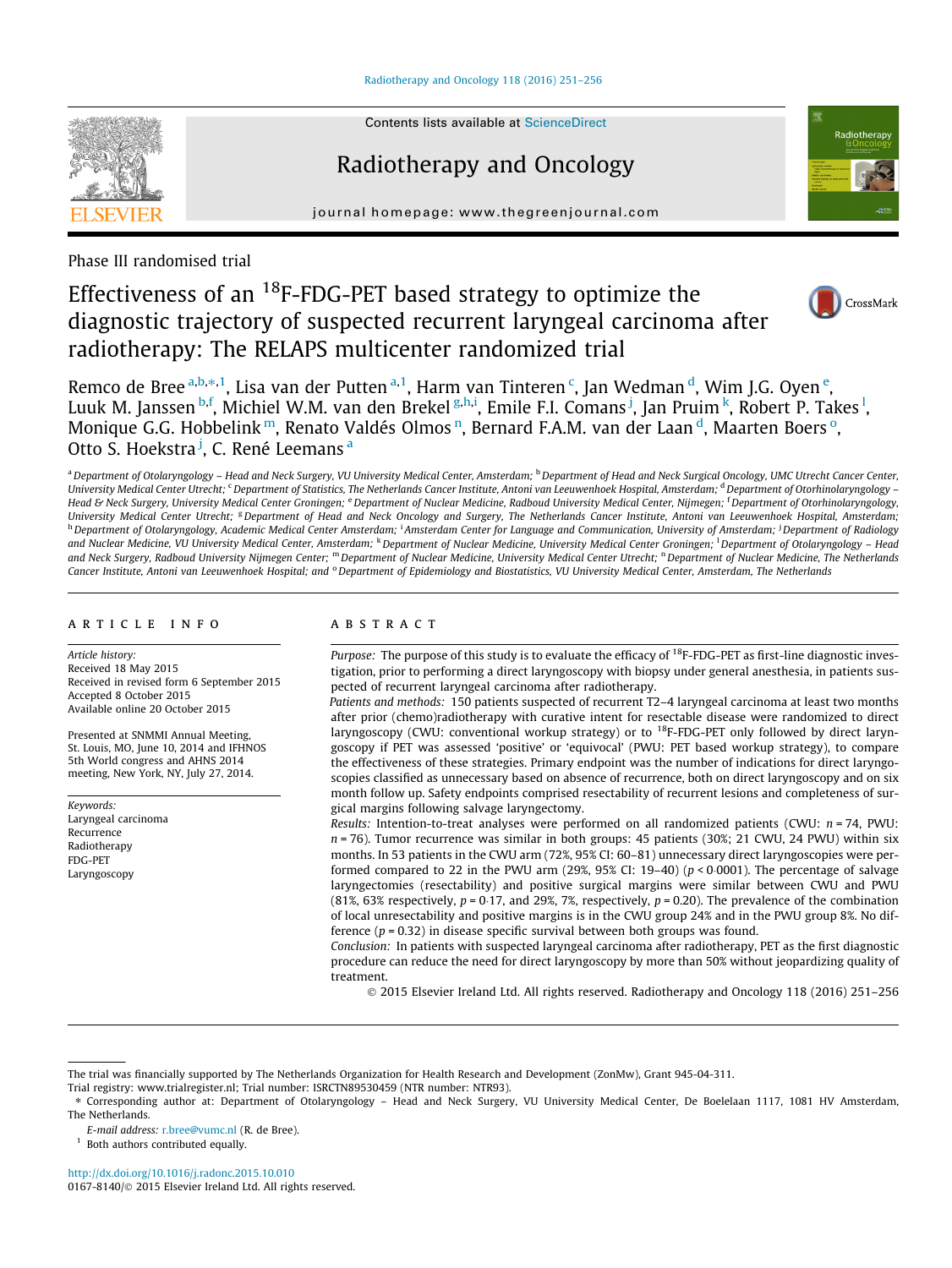For most patients with residual or recurrent laryngeal carcinoma who have been treated by (chemo)radiation for initially resectable disease, timely detection increases the likelihood of successful surgical salvage. Dysphonia, dyspnoea, or local primary site pain, especially if progressive, can be a sign of recurrent laryngeal carcinoma. However, differentiating tumor and sequelae of radiotherapy is often difficult: in one study only 50% of all patients with severe edema or necrosis had residual or recurrent cancer [\[1\]](#page-6-0). Current clinical practice mandates direct laryngoscopy with biopsy under general anesthesia – an invasive, expensive procedure with a low yield of recurrence of 53% at a first attempt [\[2\].](#page-6-0) Depending on T-stage, between two and five direct laryngoscopy procedures are usually required to detect one recurrence within a time period of six months after suspicion was first considered [\[2\].](#page-6-0) After a first negative direct laryngoscopy, 31% of patients will manifest a proven recurrence within the subsequent six months of observation [\[2\]](#page-6-0). In addition, biopsy itself exacerbates post-radiotherapy changes, which further reduces the sensitivity of subsequent procedures. Current imaging techniques offer no help: neither CT nor MRI can reliably differentiate cancer from post-irradiation changes in laryngeal carcinoma [\[3\].](#page-6-0) However, positron emission tomography shows potential to improve the yield and allow for better tissue targeting of direct laryngoscopy and biopsy. In a systematic review, the pooled sensitivity and specificity of  $^{18}$ Ffluorodeoxyglucose positron-emission tomography  $(^{18}F-FDG-PET)$ for the detection of recurrent laryngeal carcinoma after radiotherapy were reported as 89% and 74%, respectively, with a mean prevalence rate of recurrence of 50% [\[3\].](#page-6-0) Experience from the centers of the Dutch Head and Neck Society (NWHHT) reported that the interobserver variability in scoring PET scans from a pilot study was reasonable ( $\kappa$  = 0.55) [\[4\]](#page-6-0). A randomized controlled trial was required to determine the utility of 18F-FDG-PET in distinguishing post-treatment changes from cancer and thus decrease unnecessary direct laryngoscopies.

The goal of RELAPS (REcurrent LAryngeal carcinoma after radiotherapy PET Study) was to compare the current conventional (traditional) workup comprising direct laryngoscopy and biopsy to a strategy with PET as a first diagnostic test to select patients for such a workup. The primary outcome measure was the number of 'unnecessary' indications for direct laryngoscopies under general anesthesia, defined as the number of patients with procedures where no local recurrence could be detected by biopsy or during follow-up.

## Methods

#### Patients

Eligible patients were clinically suspected (at indirect or flexible laryngoscopy or because of patient's complaints) of local residual or recurrent disease at least two months after completed (chemo)radiotherapy with curative intent for a resectable T2–4 laryngeal carcinoma, with a clinical indication for direct laryngoscopy and biopsy under general anesthesia (abbreviated as 'direct laryngoscopy'). Exclusion criteria were age below 18 years, clinically evident recurrence (in which case direct laryngoscopy would only be indicated to confirm recurrence histopathologically and assess its extent; such procedure would be performed regardless of imaging results), and pregnancy. The eligibility criterion of the minimal interval between radiotherapy and randomization was changed after trial commencement from four to two months to investigate the target group in daily clinical practice, because high negative predictive values of PET after eight weeks were reported [\[5\].](#page-6-0)

The protocol was published  $[6]$  and approved by ethics committees as required in The Netherlands and Belgium. All patients provided written informed consent. Seven University and two Community Hospitals recruited patients for the study that was designed in collaboration with the Dutch Head and Neck Society (NWHHT).

#### Randomization and masking

Patients were enrolled by the treating physician, registered at the Comprehensive Cancer Centre Amsterdam by telephone and then centrally randomized to either the conventional workup comprising direct laryngoscopy and biopsy under general anesthesia (CWU), or to  $^{18}$ F-FDG-PET, with direct laryngoscopy under general anesthesia only in cases with positive or equivocal PET findings (PWU). Allocation was performed by a central office on-site computer combined with allocations kept in a locked, unreadable computer file that investigators can access only after the characteristics of an enrolled participant are entered. A stratified permuted-block procedure randomized patients to the groups on a 1:1 ratio. Strata comprised current smoking (yes/no), institute of treating physician, and T-stage (T2/T3–4). Neither patients, investigators nor central office personnel were masked to the diagnostic group chosen by the allocation procedure.

#### Procedures

Patients in the CWU group underwent direct laryngoscopy under general anesthesia, combined with biopsies when indicated during direct laryngoscopy at the discretion of the attending head and neck surgeon. If direct laryngoscopy (with biopsies) was negative or equivocal, this procedure was repeated within six weeks, unless clinical signs and symptoms had decreased or resolved. In the PWU group, patients with a negative PET scan received no further investigations (imaging or direct laryngoscopy) for at least another three months, except in case of progression of clinical signs or symptoms. In both study groups, patients with histopathologically proven recurrence were considered for total (or partial) laryngectomy based on an assessment of resectability. This assessment included MRI or CT of head and neck and chest X-ray, CTchest, ultrasound guided fine-needle aspiration cytology and/or PET(-CT) where indicated.

After an initial negative PET or negative direct laryngoscopy, the head and neck surgeon evaluated the patient every four to eight weeks, for at least a period of 12 months. Outpatient clinic visits, hospital admission, operative procedures, additional imaging and histological recurrence of tumor, the results of any surgical procedure, and death were documented during the follow-up period.

Data were collected by the assistant investigator (LvdP). The principal (RdB) and assistant investigator had access to all data and vouch for the completeness and accuracy of the reported data and analyses. Statistical analyses were performed by a clinical statistician (HvT).

PET(-CT) scans were performed in the local head and neck center, per protocol within two weeks after inclusion of each patient. Patients fasted for 6 h before the scan. A 20 min head and neck acquisition of images was started 1 h after injection of 100– 587 MBq <sup>18</sup>F-FDG (dose dependent on body weight and scanner) and the scanned trajectory included skull base to clavicle. The data supplied by the physician contained the pre-treatment stage, site and side location of the laryngeal carcinoma, and the date of the cessation of the last dose of radiation treatment. Results were communicated to the referring clinician by phone and confirmed in a written report. Assessment of the PET images was performed visually by the local nuclear medicine physician. The larynx was assessed by degree of abnormal uptake, anatomical confidence and side, and summarized in a three-point scale: negative, equivocal, or positive regarding local tumor status. The PET report also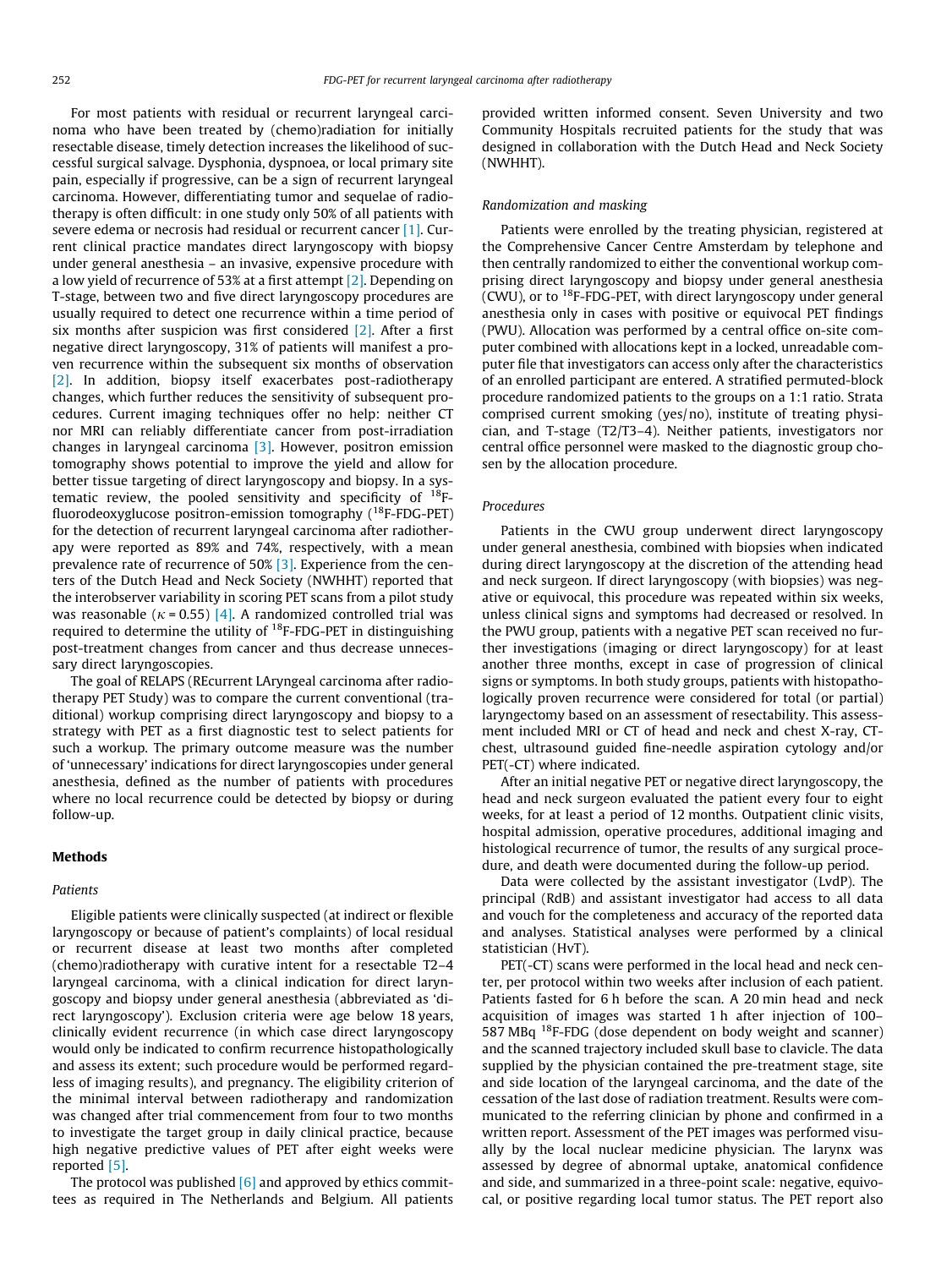included information on lymph node involvement and distant metastases in the field of view (extending beyond head and neck area according to local preference).

The primary efficacy parameter was the difference in the number of unnecessary indications for direct laryngoscopies between the CWU and PWU arms after 6 and 12 months of date of clinical suspicion for recurrent cancer (i.e. from randomization). An indication for direct laryngoscopy was classified as unnecessary if no recurrence was diagnosed on direct laryngoscopy nor subsequently within the reference follow-up period of 6 months (primary period) or 12 months (secondary period) from date of clinical suspicion of cancer. Importantly, in the CWU group an indication for direct laryngoscopy was considered justified (necessary) in all cases where recurrence was diagnosed within the reference follow-up period (tumor positive pathology), even if the original direct laryngoscopy found no recurrence (false negative result). To guard against possible adverse effects of PET delaying detection of potentially resectable recurrences safety end points comprised resectability of recurrent lesions (percentage of laryngectomies performed in case of recurrence) and surgical margins of a salvage laryngectomy (percentage of positive margins of laryngectomy specimen).

#### Statistical analysis

With a reduction (from 38% to 13%) as our aim, a sample size calculation on Fisher's Exact test with a two-sided significance level of 0.05 and a power of 85%, revealed a requirement of 59 evaluable patients per group  $[6]$ . In the anticipation that 20% of patients would not be evaluable a total of 150 patients were randomized equally to the two study arms. Because of the expected low risk of PET imaging and the relatively short accrual time, no interim statistical analysis was planned. Efficacy analyses were performed according to the intention-to-treat principle, followed by per-protocol-analyses. Logistic regression was performed to account for potentially confounding variables (age, smoking and clinical stage at presentation before radiotherapy). Proportions were tested using the Chi-square statistic or Fisher's Exact test if considered more appropriate. Continuous variable was compared using t-tests or Wilcoxon two-sample rank test in case of nonnormal distribution. Time-to-event analysis was performed using the method of Kaplan–Meier. Disease-specific survival was defined as time from randomization to death due to disease (laryngeal cancer) and overall survival included all deaths irrespective of the cause of death. For overall survival the log-rank and coxproportional hazard analysis were used to compare groups and to calculate hazard ratios and 95% confidence intervals. Diseasespecific survival between the groups (at 12 months) was compared in the context of competing risks using Gray's method [\[7\]](#page-6-0).

#### Results

### Patients

Between February 2005 and February 2009, 150 patients attending eight collaborating centers, members of the Dutch Head and Neck Society, and one Belgian center (seven university and two community/categorical hospitals) were randomly assigned to the CWU ( $n = 74$ ) or the PWU strategy ( $n = 76$ ).

The groups were balanced with respect to the baseline characteristics of the patients, except for age (Table 1). Randomization resulted in an equal distribution of symptoms and findings after diagnostic flexible endoscopic laryngoscopy (see Appendix). The median time from completion of radiotherapy to entry into the study was 10 and 7 months for CWU and PWU, respectively. In the PWU group 54 patients underwent PET only and 21 patients

#### Table 1

| Baseline characteristics of the patients. |  |
|-------------------------------------------|--|
|-------------------------------------------|--|

| Variable                 | Conventional strategy<br>CWU $(N = 74)$ | <sup>18</sup> F-FDG-PET based<br>strategy PWU $(N = 76)$ |  |  |  |
|--------------------------|-----------------------------------------|----------------------------------------------------------|--|--|--|
| Gender – No. $(\%)$      |                                         |                                                          |  |  |  |
| Male                     | 58 (78%)                                | 60 (79%)                                                 |  |  |  |
| Female                   | 16 (22%)                                | 16 (21%)                                                 |  |  |  |
| Age                      |                                         |                                                          |  |  |  |
| Mean (SD) – year         | 60(9)                                   | 64 (11)                                                  |  |  |  |
| $55$ year – No. $(\%)$   | 52 (70%)                                | 38 (50%)                                                 |  |  |  |
| $\ge 65$ year – No. (%)  | 22 (30%)                                | 38 (50%)                                                 |  |  |  |
| Primary tumor site $-$ % |                                         |                                                          |  |  |  |
| Supraglottic             | 39 (53%)                                | 43 (57%)                                                 |  |  |  |
| Glottic                  | 34 (46%)                                | 33 (43%)                                                 |  |  |  |
| Subglottic               | 1(1%)                                   |                                                          |  |  |  |
| Primary tumor stage – %  |                                         |                                                          |  |  |  |
| T <sub>2</sub>           | 43 (58%)                                | 44 (58%)                                                 |  |  |  |
| T <sub>3</sub>           | 27 (37%)                                | 25 (33%)                                                 |  |  |  |
| T <sub>4</sub>           | 4(5%)                                   | 7(9%)                                                    |  |  |  |
| Primary node stage – %   |                                         |                                                          |  |  |  |
| N <sub>0</sub>           | 60 (81%)                                | 61 (80%)                                                 |  |  |  |
| N1                       | 6(8%)                                   | 6(8%)                                                    |  |  |  |
| N2a                      |                                         |                                                          |  |  |  |
| N2b                      | 2(3%)                                   | 3(4%)                                                    |  |  |  |
| N2c                      | 6(8%)                                   | 6(8%)                                                    |  |  |  |
| N <sub>3</sub>           |                                         |                                                          |  |  |  |
| Previous treatment - %   |                                         |                                                          |  |  |  |
| Radiotherapy             | 70 (95%)                                | 72 (95%)                                                 |  |  |  |
| Chemoradiotherapy 4 (5%) |                                         | (5%)                                                     |  |  |  |

PET/CT. Median delay between injection of  $^{18}$ F-FDG and scan was 60 min (range 42–99). All patients were normoglycemic at PET (mean serum glucose: CWU 5.6, PWU 5.8). The median (IQR) time interval between randomization and the first direct laryngoscopy was 18 days (12–24) in CWU patients, vs. 27 days (17–40) in patients with positive or equivocal PET in the PWU group  $(p = 0.0002)$ , and 84 days (57–134) for PWU patients with progression of clinical signs and symptoms who underwent direct laryngoscopy despite a negative PET (Wilcoxon two-sample test).

The number of tumor recurrences was similar in both groups: 45 patients (30%; 21 CWU, 24 PWU) within six months and 48 (32%; 23 CWU, 25 PWU) within 12 months. Likewise, time from randomization to recurrence was similar (HR =  $0.93$ ,  $p = 0.81$ ). Laryngectomy was performed in 81% (95% CI 57–94) of CWU vs. 63% (95% CI 41–80) of PWU patients with a recurrence ( $p = 0.17$ , [Table 2\)](#page-4-0). Median time from randomization to laryngectomy with positive resection margins was six ( $n = 5$ ; range 1–33) and one  $(n = 1)$  months for CWU and PWU, respectively. In the CWU group, four patients had no salvage laryngectomy because of: metastases  $(n = 2)$  and non-tumor related factors  $(n = 2)$ . In the PWU group, nine biopsy positive patients did not proceed to laryngectomy because of: unresectable primary tumor  $(n = 1)$ , metastases  $(n = 2)$ , non-tumor related factors  $(n = 6)$ . The prevalence of positive resection margins was not significantly different between the groups (CWU 29% (95% CI 10–56), PWU 7% (95% CI 2–32);  $p = 0.2$ ). The prevalence of the combination of local unresectability and positive margins is in the CWU group 24% (5 positive margins/ 21 recurrences) and in the PWU group 8% (1 local unresectable + 1 positive margins/24 recurrences).

#### Primary outcome

Indication for direct laryngoscopy was classified as unnecessary in 53 (72%) CWU compared to 22 (29%) PWU patients (difference 43%, 95% CI: 27-58;  $p < 0.0001$ ). This absolute difference in unnecessary indications for direct laryngoscopies of 43% can be interpreted as 2.3 patients to be evaluated with PET (95% CI: 1.7–3.7)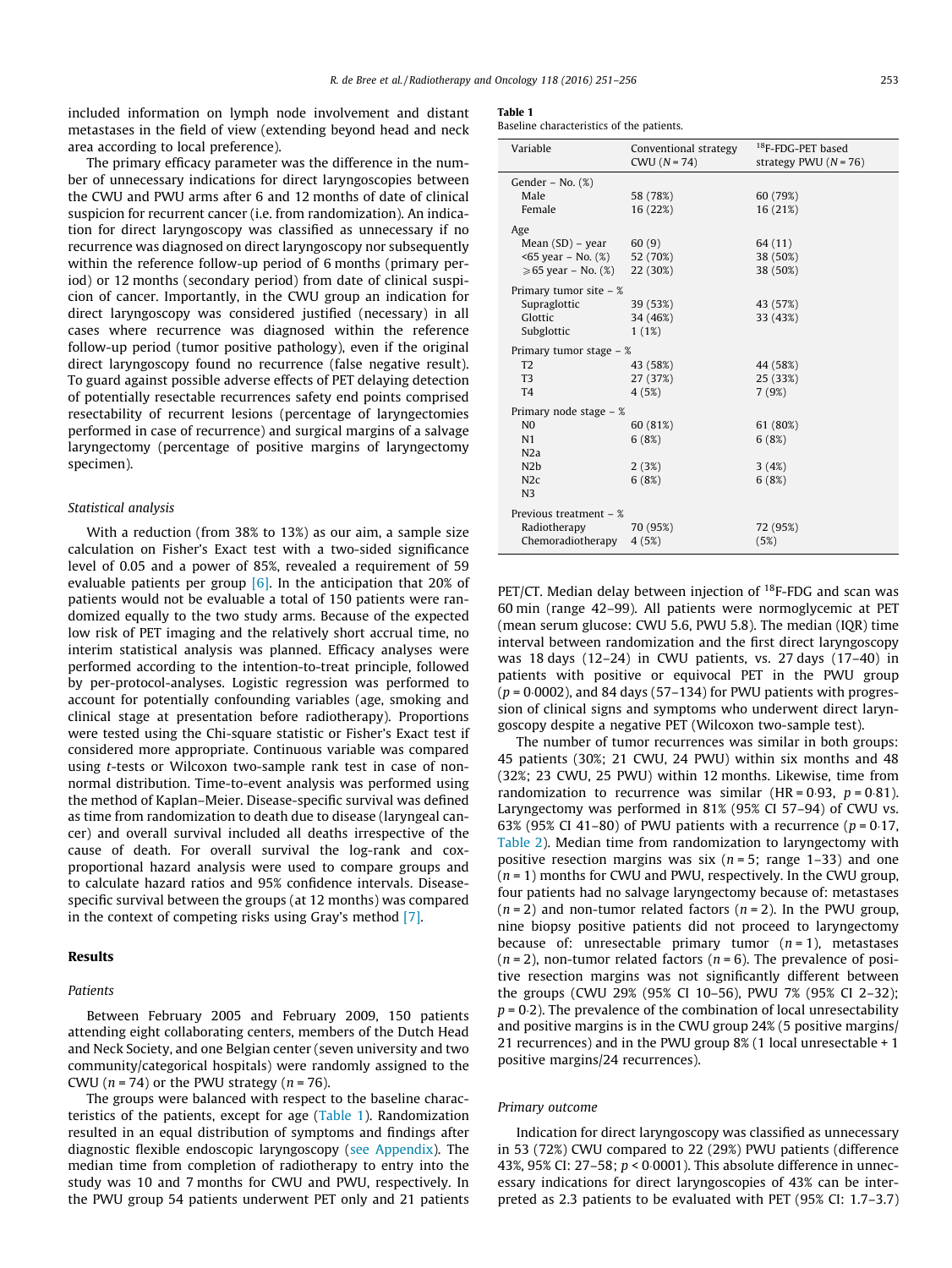<span id="page-4-0"></span>

| × |  |
|---|--|
|---|--|

| Follow-up of the patients. |  |
|----------------------------|--|
|----------------------------|--|

| Variable                                                             | Conventional strategy CWU ( $N = 74$ ) | <sup>18</sup> F-FDG-PET based strategy PWU ( $N = 76$ ) | p-Value                                         |
|----------------------------------------------------------------------|----------------------------------------|---------------------------------------------------------|-------------------------------------------------|
| Direct laryngoscopies per patient - No. 6 months<br>0 laryngoscopies | $\overline{2}$                         | 20                                                      | $p = 0.027$<br>(Cochran-Armitage trend<br>test) |
| 1 laryngoscopies                                                     | 53                                     | 39                                                      |                                                 |
| 2 laryngoscopies                                                     | 19                                     | 14                                                      |                                                 |
| 3 laryngoscopies                                                     |                                        |                                                         |                                                 |
| 4 laryngoscopies                                                     |                                        |                                                         |                                                 |
| 5 laryngoscopies                                                     |                                        |                                                         |                                                 |
| Direct laryngoscopies per patient - No. 12 months                    |                                        |                                                         | $p = 0.028$                                     |
| 0 laryngoscopies                                                     | 2                                      | 17                                                      | (Cochran-Armitage trend                         |
|                                                                      |                                        |                                                         | test)                                           |
| 1 laryngoscopies                                                     | 49                                     | 41                                                      |                                                 |
| 2 laryngoscopies<br>3 laryngoscopies                                 | 20<br>2                                | 16<br>$\mathbf{1}$                                      |                                                 |
| 4 laryngoscopies                                                     | $\mathbf{1}$                           |                                                         |                                                 |
| 5 laryngoscopies                                                     |                                        | $\mathbf{1}$                                            |                                                 |
|                                                                      |                                        |                                                         |                                                 |
| Local disease within 6 months $-$ No. $(\%)$                         | 21(28)                                 | 24(32)                                                  |                                                 |
| Local disease within 12 months $-$ No. $(\%)$                        | 23(31)                                 | 25(33)                                                  | 0.95                                            |
| Total deaths $-$ No. $(\%)$                                          |                                        |                                                         |                                                 |
| Cumulative at 6 months                                               | 5(7)                                   | 13(17)                                                  |                                                 |
| Cumulative at 12 months                                              | 5(7)                                   | 19(25)                                                  | 0.003 <sup>a</sup>                              |
| Disease specific deaths $-$ No. $(\%)$                               |                                        |                                                         |                                                 |
| Cumulative at 6 months                                               | 3(4)                                   | 8(11%)                                                  |                                                 |
| Cumulative at 12 months                                              | 3(4)                                   | 9(12%)                                                  | 0.08 <sup>b</sup>                               |
| Salvage surgery $-$ No. $(\%)$                                       |                                        |                                                         |                                                 |
| Local disease with salvage within 6 months                           | 17(81)                                 | 15(63)                                                  |                                                 |
| Local disease with salvage within 12 months                          | 18 (78)                                | 16(64)                                                  | 0.44                                            |

<sup>a</sup> Logrank p-value at 12 months.

**b** Gray's test at 12 months.

to avoid at least one unnecessary indication for direct laryngoscopy. Direct laryngoscopies were unnecessary after PET in 19/54 (35%, 95% CI: 23–49) and after PET/CT in 3/21 (14%, 95% CI: 3-36,  $p = 0.13$ ) PWU patients.

Adjustment for potential confounders (stratification factors and age) did not essentially change this difference. Current smoking was associated with an increased probability for an unnecessary direct laryngoscopy ( $p = 0.02$ , Logistic regression). Seven patients died within six month follow-up without overt recurrence. In all per-protocol analyses (excluding three patients) the difference in unnecessary direct laryngoscopies between CWU and PWU remained significant. In none of the prespecified subgroup analysis a difference in number of unnecessary indications for direct laryngoscopies was found between PET and PET/CT.

Thirty PET findings were true negative and one was false negative. The latter concerned a PET/CT with negative PET but positive (diagnostic) CT, followed by a direct laryngoscopy within one month; however, the patient refused total laryngectomy. In the PWU arm, in 22/44 patients (50%; 95% CI: 36–64) direct laryngoscopies did not yield a tumor-positive biopsy (difference with CWU 21%; 95% CI: 1-41;  $p = 0.03$ ), this group comprised 12 positive and 10 equivocal PET scans.

Between 6 month and 12 month follow-up, three local recurrences were identified (two CWU, one PWU). In all three patients the (first) direct laryngoscopy after randomization had shown no evidence of recurrent disease.

The flow chart of the included patients is presented in [Fig. 1](#page-5-0).

With 12 months as the reference follow-up period, indication for direct laryngoscopy was classified as unnecessary in 69% (95% CI 57–79) of CWU, compared to 28% (18–39) of PWU patients  $(p < 0.0001)$ . Stratified analyses and per protocol analyses were highly similar to the six-month results. At 12 months after randomization, the total number of tumor-negative biopsies taken during direct laryngoscopy was 81 in the CWU arm vs. 58 in the PWU arm  $(p = 0.04)$ .

#### Follow-up

The mean number of outpatient clinic visits in the first year was similar: 6 CWU vs. 5 PWU independent of the PET results in the latter arm. In the first six months of follow-up five CWU patients died: due to progressive disease ( $n = 3: 2$  local and 1 locoregional disease); cardiovascular disease  $(n = 1)$ ; and chest dyspnea without evidence of recurrence ( $n = 1$ ). In the same period 13 PWU patients died; due to progressive disease ( $n = 8$ : 3 local, 1 regional disease and 4 distant metastases), cardiovascular disease ( $n = 3$ ), infection  $(n = 1)$ , and primary lung cancer  $(n = 1)$ . In three of four patients with distant metastases these had already been identified by PET. In the next six months another six patients died, all in the PWU group, due to progressive disease ( $n = 1$ : distant metastases after laryngectomy), cardiovascular disease ( $n = 1$ ), primary pulmonary carcinoma ( $n = 2$ ), car accident ( $n = 1$ ), and pulmonary edema without evidence of cancer ( $n = 1$ ). No difference ( $p = 0.32$ ) in disease specific survival between both groups was found. Disease specific and overall survival Kaplan–Meier curves for the first 36 months are shown in [Figs. 2 and 3](#page-5-0).

#### Discussion

This trial demonstrates that a diagnostic strategy including <sup>18</sup>F-FDG PET can effectively exclude disease recurrence in patients treated for laryngeal carcinoma, strongly and safely reducing the need for invasive procedures such as direct laryngoscopy.

Without the need for hospitalization and anesthesia, and lacking bothersome side effects, PET is clearly a more acceptable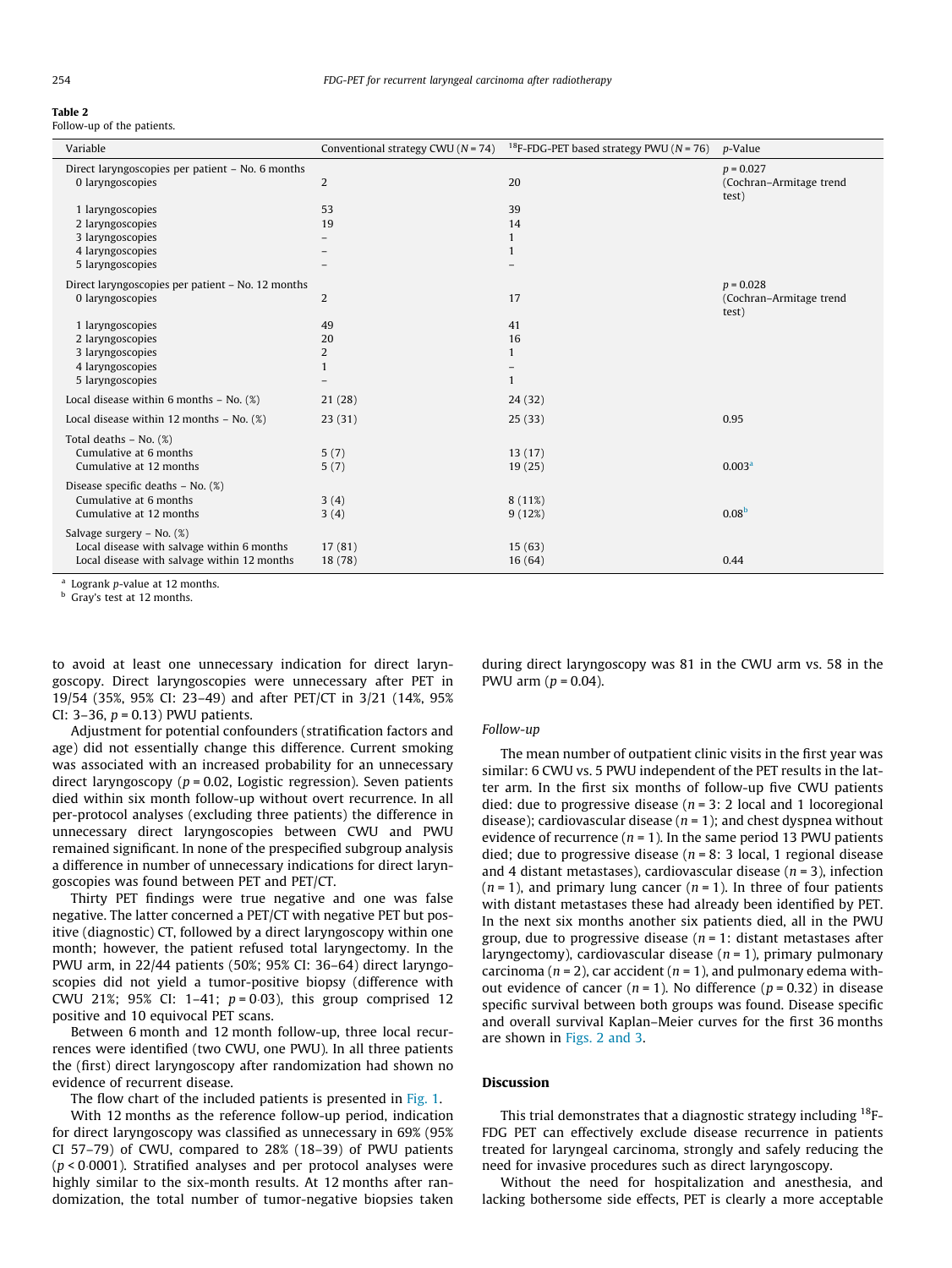<span id="page-5-0"></span>

Fig. 1. Flow chart of included patients, based on six month follow-up. (1) two patients: no laryngoscopy, (2) one patient: no PET, local tumor, (3) one patient: although PET was negative, laryngoscopy was performed, (4) two patients: follow-up <6 months, (5) three patients: follow-up <6 months.





Fig. 2. Disease specific survival for CWU and PWU arms.

Fig. 3. Overall survival for CWU and PWU arms.

procedure for these patients than direct laryngoscopy. A reduction in unnecessary procedures also increases efficiency of expert personnel and saves resources. PET also allows entire body scanning in the same setting, enabling the detection of regional and distant metastases [\[8–10\].](#page-6-0)

A prerequisite to forego a diagnostic technique (in this case direct laryngoscopy) is diagnostic safety. Preferably detection of